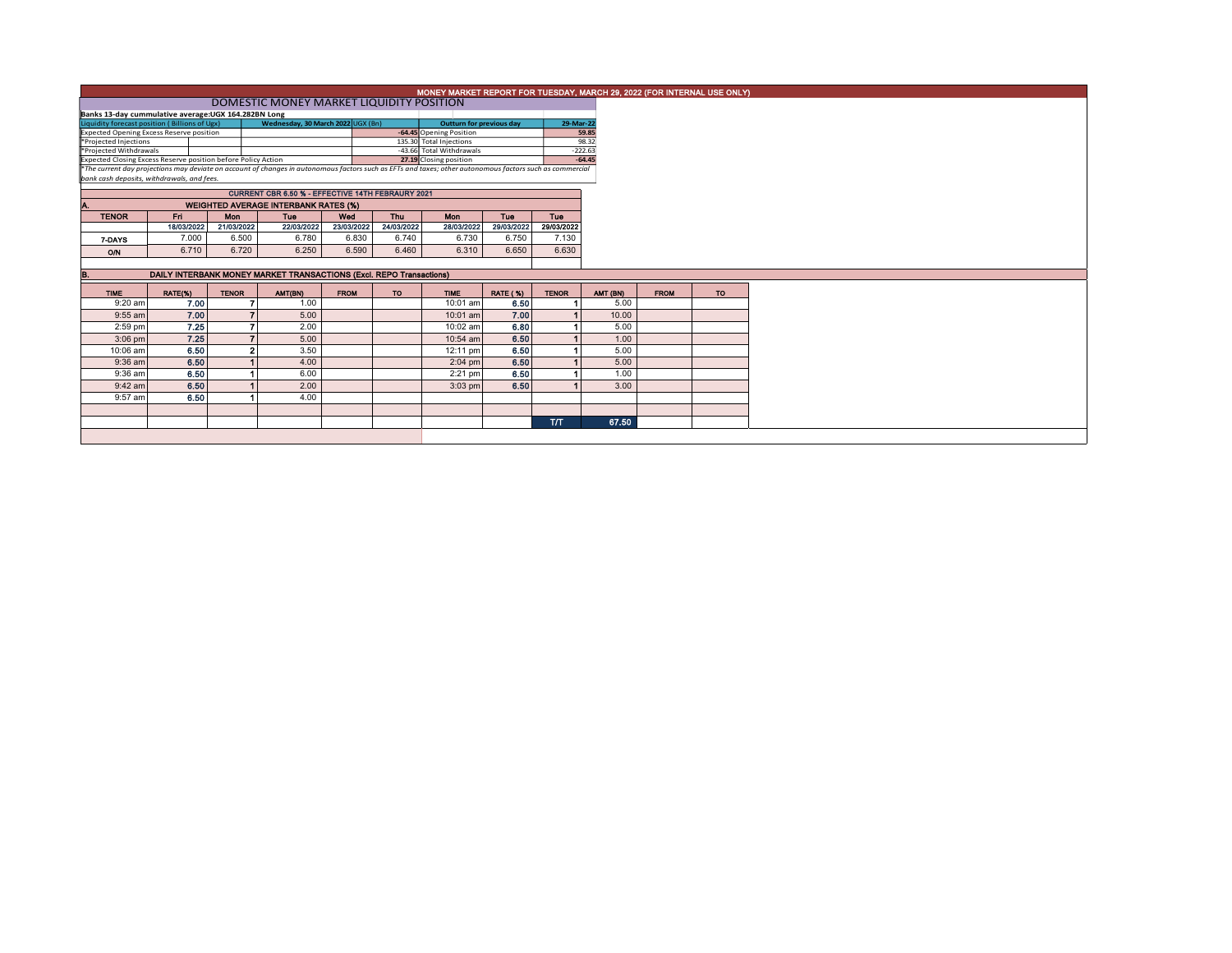| С.             |            |            |            | CBR AND THE 7- DAY WAR INTERBANK RATES                                               |            |            |            |                                                      |            |             |            |            |            |            |                             |            |
|----------------|------------|------------|------------|--------------------------------------------------------------------------------------|------------|------------|------------|------------------------------------------------------|------------|-------------|------------|------------|------------|------------|-----------------------------|------------|
| 9.500          |            |            |            |                                                                                      |            |            |            |                                                      |            |             |            |            |            |            |                             |            |
| 9.000          |            |            |            |                                                                                      |            |            |            |                                                      |            |             |            |            |            |            |                             |            |
| 8.500          |            |            |            |                                                                                      |            |            |            |                                                      |            |             |            |            |            |            |                             |            |
| 8.000          |            |            |            |                                                                                      |            |            |            |                                                      |            |             |            |            |            |            |                             |            |
| 7.500          |            |            |            |                                                                                      |            |            |            |                                                      |            |             |            |            |            |            |                             |            |
| 7.000          |            |            |            |                                                                                      |            |            |            |                                                      |            |             |            |            |            |            | <u> Transa postala esta</u> |            |
| 6.500          |            |            |            |                                                                                      |            |            |            |                                                      |            |             |            |            |            |            |                             |            |
| 6.000          |            |            |            |                                                                                      |            |            |            |                                                      |            |             |            |            |            |            |                             |            |
| 5.500          |            |            |            |                                                                                      |            |            |            |                                                      |            |             |            |            |            |            |                             |            |
| 5.000          |            |            |            |                                                                                      |            |            |            |                                                      |            |             |            |            |            |            |                             |            |
| 4.500<br>4.000 |            |            |            |                                                                                      |            |            |            |                                                      |            |             |            |            |            |            |                             |            |
|                | 07/03/2022 | 09/03/2022 | 10/03/2022 | 11/03/2022                                                                           | 14/03/2022 | 15/03/2022 | 16/03/2022 | 17/03/2022                                           | 18/03/2022 | 21/03/2022  | 22/03/2022 | 23/03/2022 | 24/03/2022 | 25/03/2022 | 28/03/2022                  | 29/03/2022 |
|                |            |            |            |                                                                                      |            |            |            |                                                      |            |             |            |            |            |            |                             |            |
|                |            |            |            |                                                                                      |            |            |            |                                                      |            |             |            |            |            |            |                             |            |
|                |            |            |            |                                                                                      |            |            |            | • Overnight WAR = 7-day WAR - CBR rate - Upper bound |            | Lower bound |            |            |            |            |                             |            |
| D.             |            |            |            |                                                                                      |            |            |            |                                                      |            |             |            |            |            |            |                             |            |
|                |            |            |            | MONETARY POLICY OPERATIONS MATURITIES PROFILE: (31-MARCH- 2022 TO 10-NOVEMBER- 2022) |            |            |            |                                                      |            |             |            |            |            |            |                             |            |

| .                                                                                              |             |             |             |             |                                                        |             |             |                          |                          |                          |              |  |  |  |
|------------------------------------------------------------------------------------------------|-------------|-------------|-------------|-------------|--------------------------------------------------------|-------------|-------------|--------------------------|--------------------------|--------------------------|--------------|--|--|--|
| <b>DATE</b>                                                                                    | <b>THUR</b> | <b>THUR</b> | <b>THUR</b> | <b>THUR</b> | <b>THUR</b>                                            | <b>THUR</b> | <b>THUR</b> | <b>THUR</b>              | <b>THUR</b>              | <b>THUR</b>              | <b>TOTAL</b> |  |  |  |
|                                                                                                | 31-Mar-22   | 07-Apr-22   | 14-Apr-22   | 28-Apr-22   | 05-May-22                                              | 12-May-22   | 02-Jun-22   | 04-Aug-22                | 18-Aug-22                | 10-Nov-22                |              |  |  |  |
| <b>REPO</b>                                                                                    | 632.31      |             | -           |             | $\overline{\phantom{0}}$                               |             | -           | -                        | $\sim$                   | $\overline{\phantom{0}}$ | 632.31       |  |  |  |
| <b>REV REPO</b>                                                                                | ۰           |             |             |             | $\overline{\phantom{a}}$                               |             | -           | $\overline{\phantom{a}}$ | $\overline{\phantom{a}}$ | $\overline{\phantom{a}}$ |              |  |  |  |
| BOU BILL/DEPO A                                                                                | 205.09      | 51.20       | 240.07      | 52.02       | 537.46                                                 | 10.09       | 10.00       | 33.00                    | 26.60                    | 15.00                    | 1.180.52     |  |  |  |
| <b>TOTALS</b>                                                                                  | 837.40      | 51.20       | 240.07      | 52.02       | 537.46                                                 | 10.09       | 10.00       | 33.00                    | 26.60                    | 15.00                    | 1.812.83     |  |  |  |
| Total O/S Deposit Auction & BOU Bill balances held by BOU up to 10 November 2022: UGX 1.181 BN |             |             |             |             |                                                        |             |             |                          |                          |                          |              |  |  |  |
| Total O/S Repo, Reverse Repo, BOU Bill balances held by BOU: UGX 1,813 BN                      |             |             |             |             |                                                        |             |             |                          |                          |                          |              |  |  |  |
| (EI) STOCK OF TREASURY SECURITIES                                                              |             |             |             |             | <b>EID</b><br><b>MONETARY POLICY MARKET OPERATIONS</b> |             |             |                          |                          |                          |              |  |  |  |

|                                                                          | (EI) STOCK OF TREASURY SECURITIES                                                     |             |                      |  | (لاط<br><b>MONETARY POLICY MARKET OPERATIONS</b> |                     |               |            |              |              |  |  |  |
|--------------------------------------------------------------------------|---------------------------------------------------------------------------------------|-------------|----------------------|--|--------------------------------------------------|---------------------|---------------|------------|--------------|--------------|--|--|--|
|                                                                          | LAST TBIILS ISSUE DATE: 17-MARCH-2022                                                 |             |                      |  | (VERTICAL REPOS, REV-REPOS & BOU BILL)           |                     |               |            |              |              |  |  |  |
| 5.734.93<br>30/03/2022<br>On-the-run O/S T-BILL STOCKs (Bns-UGX)         |                                                                                       |             |                      |  |                                                  | <b>ISSUE DATE</b>   | <b>AMOUNT</b> | <b>WAR</b> | <b>RANGE</b> | <b>TENOR</b> |  |  |  |
| 30/03/2022 BOU BILL<br>23.010.08<br>On-the-run O/S T-BONDSTOCKs(Bns-UGX) |                                                                                       |             |                      |  |                                                  | $17$ -Feb $\vert$ - | 2.98          | 6.906      |              | 28           |  |  |  |
| 28,745.02<br>TOTAL TBILL & TBOND STOCK- UGX                              |                                                                                       |             |                      |  | <b>BOU BILL</b>                                  | 17-Feb -            | 207.78        | 7.176      |              | 56           |  |  |  |
| O/S=Outstanding                                                          |                                                                                       |             |                      |  | <b>BOU BILL</b>                                  | 17-Feb -            | 9.92          | 7.353      |              | 84           |  |  |  |
| <b>MATURITY</b>                                                          | <b>TOTAL STOCK</b>                                                                    | YTM (%)     | <b>CHANGE IN</b>     |  | <b>REPO</b>                                      | 17-Feb -            | 404.00        | 6.500      |              |              |  |  |  |
|                                                                          | <b>(BN UGX)</b>                                                                       | AT CUT OFF* | $\mathsf{YTM}$ (+/-) |  | <b>REPO</b>                                      | 28-Feb-             | 431.50        | 6.500      |              |              |  |  |  |
| 91                                                                       | 110.78                                                                                | 6.501       | 0.000                |  | <b>REPO</b>                                      | 01-Mar              | 258.50        | 6.500      |              |              |  |  |  |
| 182                                                                      | 388.97                                                                                | 8.224       | $-0.176$             |  | <b>BOU BILL</b>                                  | 03-Mar              | 169.09        | 6.998      |              | 28           |  |  |  |
| 364                                                                      | 5,235.18                                                                              | 9.800       | 0.100                |  | <b>BOU BILL</b>                                  | 03-Mar              | 2.00          | 7.169      |              | 56           |  |  |  |
| 2YR                                                                      | 595.21                                                                                | 11.000      | 1.000                |  | <b>BOU BILL</b>                                  | 03-Mar              | 14.11         | 9.099      |              | 252          |  |  |  |
| 3YR                                                                      |                                                                                       | 12.090      | $-1.010$             |  | <b>REPO</b>                                      | 03-Mar              | 394.00        | 6.500      |              |              |  |  |  |
| 5YR                                                                      | 1.119.91                                                                              | 14,390      | 1.390                |  | <b>REPO</b>                                      | 04-Mar              | 76.00         | 6.500      |              |              |  |  |  |
| 10YR                                                                     | 10.364.47                                                                             | 14.000      | 0.261                |  | <b>REPO</b>                                      | 07-Mar              | 264.00        | 6.500      |              |              |  |  |  |
| 15YR                                                                     | 9,035.22                                                                              | 14.390      | $-1.510$             |  | <b>BOU BILL</b>                                  | 10-Mar              | 21.09         | 6.906      |              | 28           |  |  |  |
| 20YR                                                                     | 1,895.27                                                                              | 15,900      | 0.400                |  | <b>BOU BILL</b>                                  | 10-Mar              | 326.83        | 7.149      |              | 56           |  |  |  |
|                                                                          | Cut OFF is the lowest price/ highest yield that satisfies the auction awarded amount. |             |                      |  | <b>BOU BILL</b>                                  | 10-Mar              | 9.83          | 7.357      |              | 84           |  |  |  |
|                                                                          |                                                                                       |             |                      |  | <b>REPO</b>                                      | 10-Mar              | 287.50        | 6.500      |              |              |  |  |  |
|                                                                          |                                                                                       |             |                      |  | <b>REPO</b>                                      | 11-Mar              | 180.00        | 6.500      |              |              |  |  |  |
|                                                                          |                                                                                       |             |                      |  | <b>REPO</b>                                      | 14-Mar              | 87.00         | 6.500      |              |              |  |  |  |
|                                                                          |                                                                                       |             |                      |  | <b>REPO</b>                                      | 15-Mar              | 270.00        | 6,500      |              |              |  |  |  |
|                                                                          |                                                                                       |             |                      |  | <b>REPO</b>                                      | 17-Mar              | 168.00        | 6.500      |              |              |  |  |  |
|                                                                          |                                                                                       |             |                      |  | <b>REPO</b>                                      | 23-Mar              | 110.00        | 6.500      |              |              |  |  |  |
|                                                                          |                                                                                       |             |                      |  | <b>REPO</b>                                      | 28-Mar              | 496.00        | 6.500      |              |              |  |  |  |
|                                                                          |                                                                                       |             |                      |  | <b>REPO</b>                                      | 29-Mar -            | 136.00        | 6.500      |              |              |  |  |  |

WAR-Weighted Average Rate